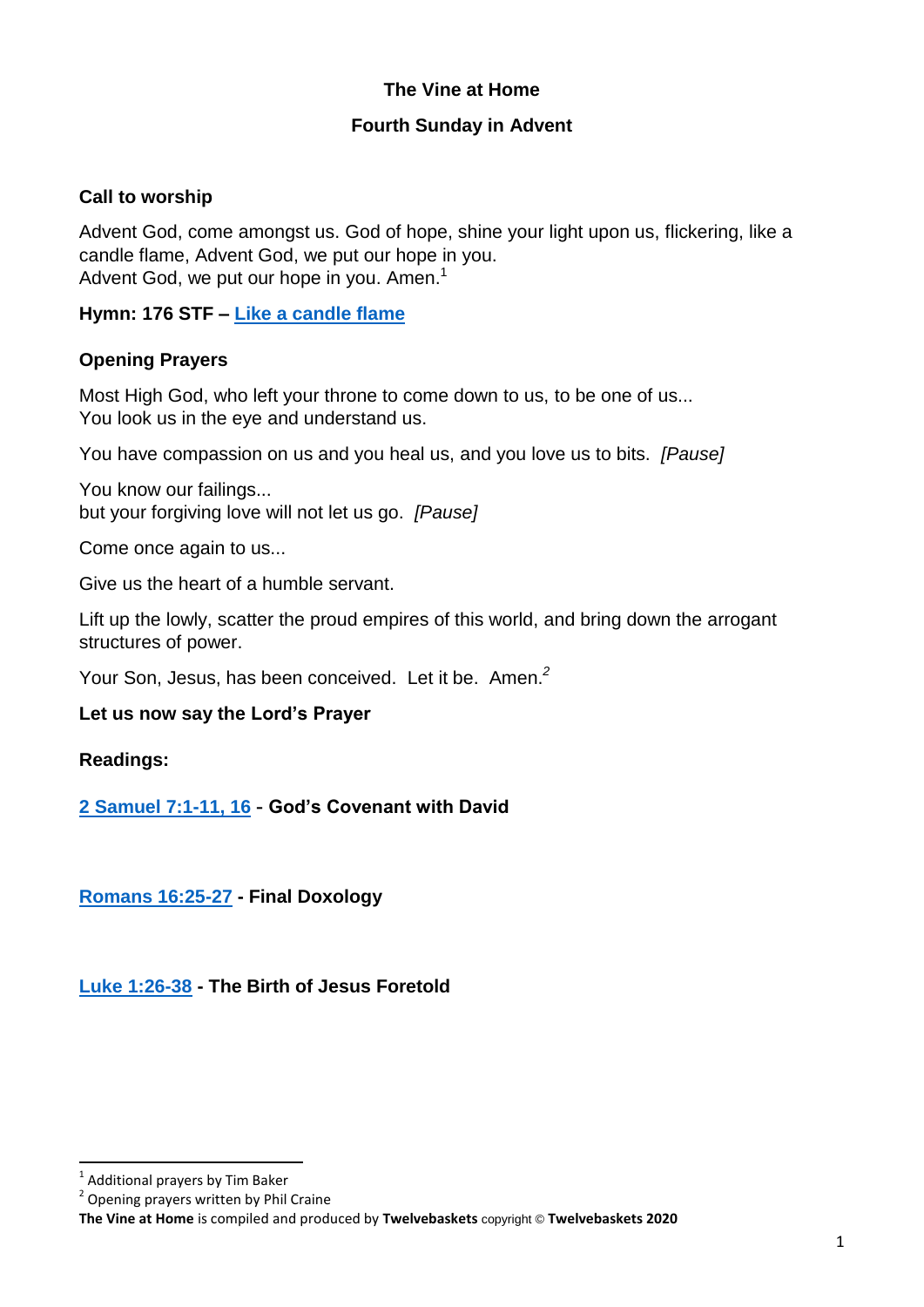## **Reflections on the readings**

In the early 1980s and 90s, as well as classics like Casualty and Noel's house party, prime time TV would bring you the joys of the World's strongest man competition where many of us would be routing for Geoff Capes to bring the title to Britain. The tests were brutal and could give many of us a hernia just watching them, they were real tests of strength for the world's strongest. Nowadays, we can test the strength of nearly everything with scientific experiments putting the stress on any material you choose.

And yet the one thing that we can't test, is the inner strength that we all draw on day by day, and that in itself is one of the most deceptive things. Sometimes the people we see as strongest bear some incredible burdens and are near breaking and sometimes those who look as though they should be at breaking point actually show an inner resolve that would put Geoff Capes to shame.

The readings before us speak of someone whose "strength" would reach way beyond his generation, someone who was called to give of her strength and the strength that we receive when the incarnate Christ walks alongside us. Political strength, physical strength and personal strength.

As we look first at the political strength of a king we see a character who at times has not actually been that strong. David has had his moments of real weaknesses but his faithfulness to God has battled through and at this point in the story he is well and truly settled in at home and, after sorting out his own comfort, he then turns his mind to the ark of the covenant. In his plans to build the Lord something as wonderful as his own house he finds that the Lord has other ideas, looking way into the future when any temple that may have been built will get destroyed numerous times. For God has plans for a home that will be both as temporary and as permanent as the tent that has sufficed so far.

It would be easy, in a Christmas sermon of incarnation, to speak of that home within us and the world right here in 2020, and at this time in particular, to focus on the need for that Christ incarnate in the darkness that we currently see. Instead though, today we are going to look at that moment, part way between the promise to David and right now, when the prophesy found fulfilment at the birth of the king that would occupy the throne for all eternity.

In fulfilling Nathan's prophesy, the Gospel reminds us of the line of Jesus reaching back to the kingdom of David, a reminder of the strength of Christ in our lives. For the people of Israel the messiah was to be their saviour from all the tyranny of the world, with a deep expectation he was to come from the line of David. It is against the powers that the world may throw at us today that the strength of the messiah reigns.

If we are thinking of David's political strength then we may think big – nations seek to build the biggest and best to prove their power and yet we live in an age where we miniaturise everything, and some tiny things can pack quite a punch. All the power of David's realm rested on a baby, the smallest of humans in the person of Jesus, and not only did this baby contain the strength that Nathan prophesied, he contains the full power of God. Around a thousand years earlier the prophet Nathan spoke over David a promise that would stretch beyond his imagination and way past us into eternity. And yet that was all held in this one moment, the political strength of a king and the immeasurable strength of God in the hands of a baby.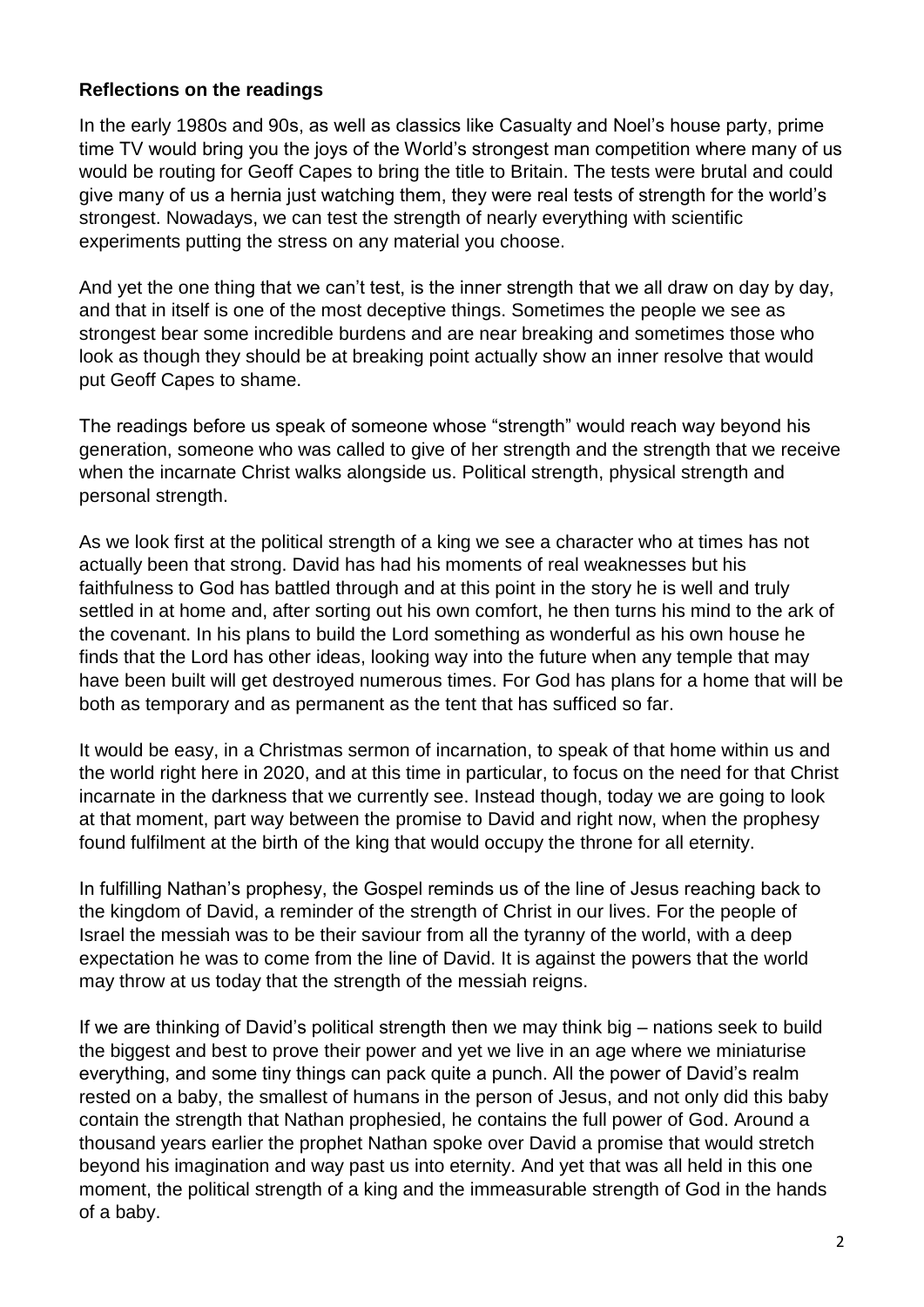And for a baby, that strength had to come from somewhere. This child holds the might of a kingdom, the power of a God and yet in that moment he is powerless and needs the strength of another, and so enters a mother who would pour all of her physical strength into the heart of God. As the angel descended (with angels carrying their own images of strength) and lit up Mary's life another message was given. The message of motherhood.

Every mother has to draw on depths of inner strength both in pregnancy and through the life of the child. At this snapshot in our story, Mary could not have known the amount that she would be called to give and nor the inner strength she would have needed some years later kneeling at the foot of a cross. In the moment before us, the angel utters words that would illicit joy and anxiety, wonder and fear and motherhood begins.

Even though this child was to be God incarnate, no baby can survive pregnancy without it's mother. All that the child needs for life - blood, nutrients and oxygen, the mother pours her strength into the child, giving selflessly for the sake of the one she carries. So this young woman, having not planned for this moment, not yet had those conversations with the one she loves, finds herself giving of herself so that God may live in her and through her. At this moment, God's strength comes from Mary's strength, incarnation possible only through the reserves of a young woman.

We rightly applaud Mary as the mother of the most important child to ever be born, and of course in some corners, she is venerated significantly in her role as the "mother of God". Yet Mary is also just another mother, one woman in a long line of the most extraordinary people who give of themselves to give life. And just like every other mother, she has the right to be proud of who her child would become, and of her role in creating a life that would save so many and change the world. We can sometimes wonder how much of what the angel said actually went in, with such monumental news, did she actually hear the part about him sitting on the throne of David and the Kingdom without end, did she really fathom who he would be come? The reality was that the political strength of a kingdom required the physical strength of a young woman.

If we wanted to critique that last point then we could argue that God's strength did not come from Mary's own personal reserves, but from the Holy Spirit as promised by the Angel. Yet the reading from Romans reminds us that this is available for all of us – our third point is that the personal strength that God gives us for each day is there for all to receive and not just a one off outpouring on Mary as she received the presence of God.

Through his incarnate presence, Jesus brings the power of God into our lives. Walking with us, we know his strength in the day to day, and so many can testify to the fact that they would not get by without the Spirit lifting them each and every day. The image of a massive surge of power comes to mind, something that is so often destructive to the things that fall in its path compared with the slow steady release of power through a battery. In Christ we find that power surge, destructive to all that is within us that is damaging to us – sin for example and our former ways of life, and then we also find the slow and constant release of power through the Holy Spirit that gives us the strength to face our new life.

Romans is one of Paul's more pastoral letters (as opposed to his "telling off" letters) but does still challenge the readers, building them up in their faith. Right at the end, he chooses his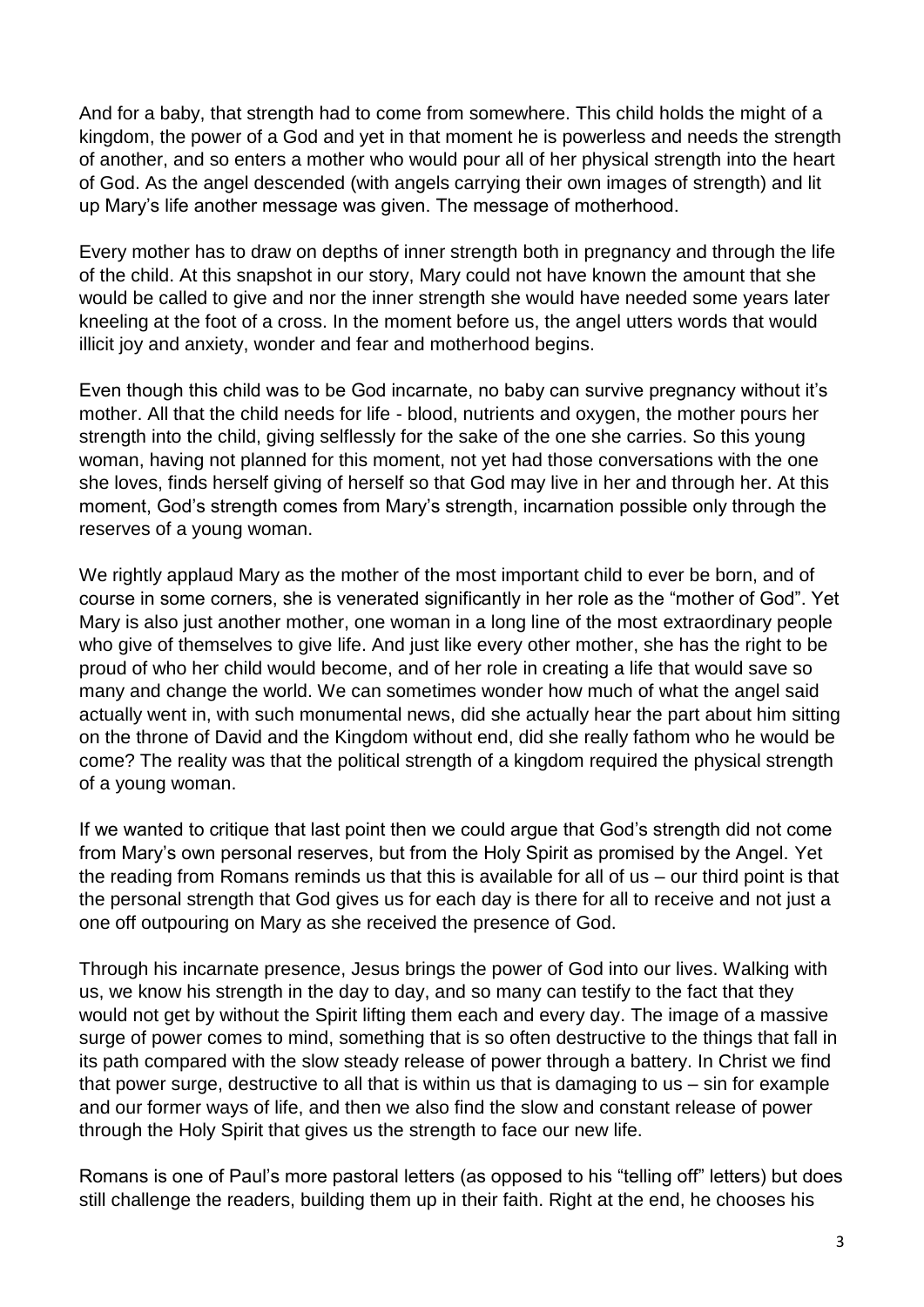closing words to offer them the strength through Christ for this life of faith that he calls them to. He has just done the final greetings, which is usually a good place to stop, but then he returns to a warning about divisions and stumbling blocks, before guiding them back to Christ, "the one who is able to strengthen you".

Sometimes we find ourselves more in need of this strength than at other times.

This is going to be a tough Christmas for many, whether it is the challenge of making the best with so little because of furlough and layoffs, whether it is the inability to be with ones we love so dearly, or the ongoing mental health challenges that come with the current situation, this will be tough and we will draw on the personal strength that comes from Christ so much more. Christ is incarnate in the darkest places, walking with us and taking our hand when we need him most, and still ever present in the times when we don't notice him, just as the baby relies on that constant flow from the mother, so we rely on Christ each and every day for strength.

As we enter the final approach to what will be a tough Christmas, we are reminded that we are celebrating the birth of a King with all the political strength of a nation upon his shoulders. We remember that we could not celebrate this incarnate presence without the physical strength of a young woman poured out into the Christ child she bore. And we remember that by this birth, God incarnate in the world, we are given the personal strength that enables us to live each day. So, may we go in the strength of the Lord. Amen. $3$ 

## **Prayers of intercession**

# Lord of Refuge and Shelter

We pray for those who have found themselves homeless or fleeing from their homes. We pray that you would protect those people and look after them. We pray that we would have compassion towards those who find themselves without a home. *[Pause]*

Lord you are Unfailing and Endless

We pray that you would be with those who find the thought of the future worrying and fearful. We pray that you would comfort them and help them find joy in the day-to-day. We pray for school children and university students who have been impacted by Covid's uncertainties. Help them to find peace in you. *[Pause]*

Holy and Mighty Lord

We pray this Christmas-time, that people would come to know you and the goodness and joy that you bring. We pray that like the shepherds were in awe of Baby Jesus, that we too, would be in awe of your kingdom and your holiness. *[Pause]*

Lord, you are Eternal and Wise

We pray for our government, navigating the troubles of this year with Covid, and any other issues that we are facing. We pray that you would give them discernment and wisdom. We thank you that ultimately you reign, and yours is the kingdom, now and forever. *[Pause]*

Amen.<sup>4</sup>

**<sup>.</sup>** 3 Reflection written by Phil Jackson

<sup>&</sup>lt;sup>4</sup> Prayers of intercession written by Alice Young